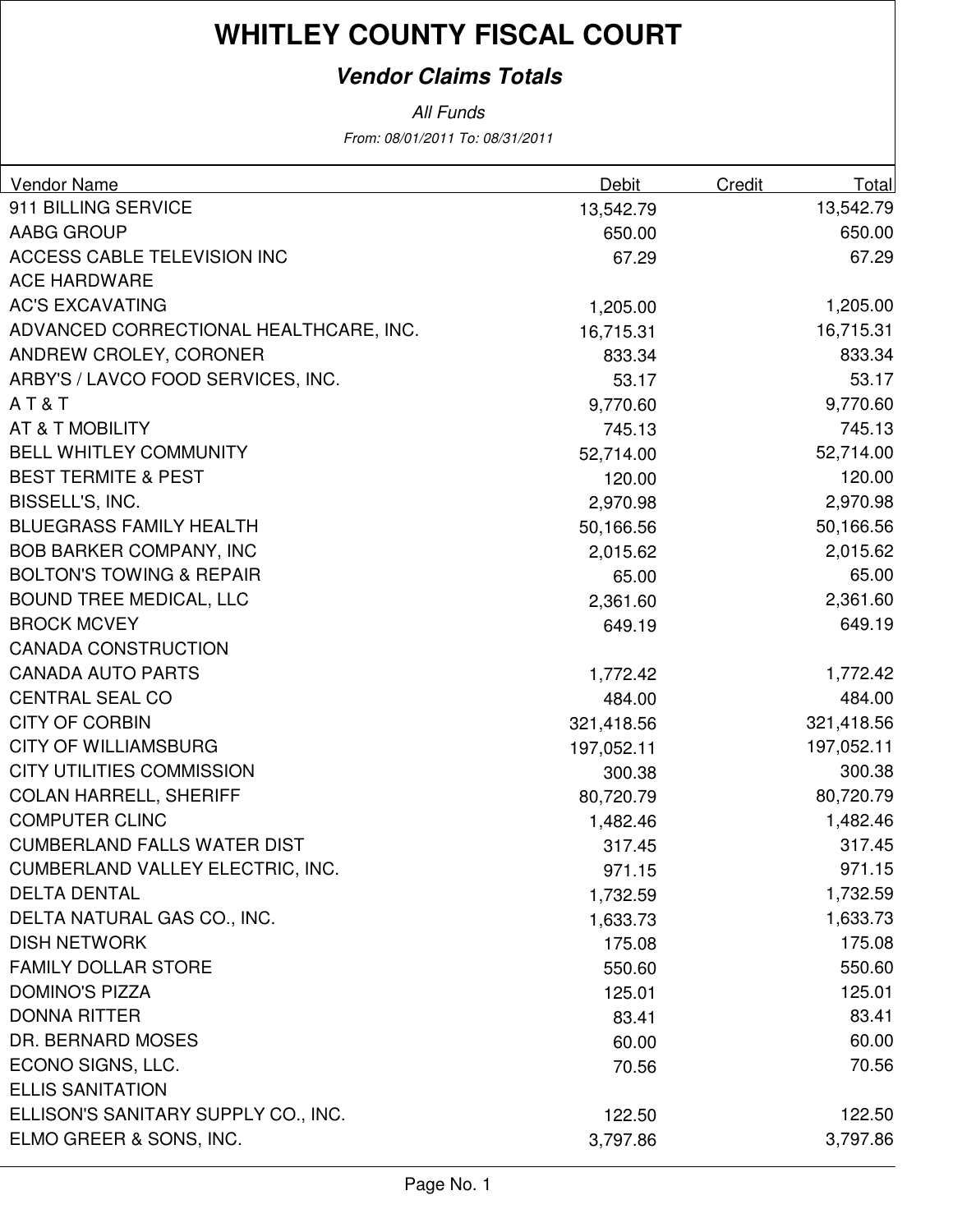### **Vendor Claims Totals**

From: 08/01/2011 To: 08/31/2011 All Funds

| <b>Vendor Name</b>                | Debit     | Credit | <b>Total</b> |
|-----------------------------------|-----------|--------|--------------|
| <b>EMLYN VFD</b>                  | 500.00    |        | 500.00       |
| <b>ERNIE MOORE</b>                | 840.00    |        | 840.00       |
| <b>EZ COUNTRY</b>                 | 425.00    |        | 425.00       |
| <b>FAHE CONSULTING</b>            | 1,000.00  |        | 1,000.00     |
| <b>FALLS FORD</b>                 | 197.36    |        | 197.36       |
| <b>FAULKNER AND TAYLOR</b>        | 350.51    |        | 350.51       |
| <b>FLEETONE</b>                   | 25,503.00 |        | 25,503.00    |
| G & K SERVICES, INC               | 1,414.16  |        | 1,414.16     |
| G & E DRIVE-IN                    | 129.26    |        | 129.26       |
| <b>HILTON LEXINGTON/DOWNTOWN</b>  | 1,053.80  |        | 1,053.80     |
| HINKLE CONTRACTING CORPORATION    | 35,203.43 |        | 35,203.43    |
| HINKLE PRINTING, INC.             | 1,577.35  |        | 1,577.35     |
| <b>HOLSTON GASES</b>              | 2,040.22  |        | 2,040.22     |
| <b>HUDSON MATERIALS</b>           | 132.64    |        | 132.64       |
| HUMANA HEALTH PLAN INC            |           |        |              |
| HUMANA HEALTH CARE PLANS          | 168.21    |        | 168.21       |
| <b>HOMETOWN IGA #57</b>           | 575.10    |        | 575.10       |
| <b>IMAGING OFFICE SYSTEMS INC</b> | 850.54    |        | 850.54       |
| <b>JP COOKE COMPANY</b>           | 64.10     |        | 64.10        |
| <b>JUDY BRIMM</b>                 | 141.16    |        | 141.16       |
| K A C O ALL LINES FUND            | 47,156.00 |        | 47,156.00    |
| KACO WORKERS COMPENSATION FUND    | 46,201.00 |        | 46,201.00    |
| KAPA                              | 720.00    |        | 720.00       |
| KAY SCHWARTZ, COUNTY CLERK        | 649.00    |        | 649.00       |
| KU                                | 13,747.79 |        | 13,747.79    |
| <b>KFC</b>                        | 313.08    |        | 313.08       |
| <b>KIMBELL MIDWEST</b>            | 170.05    |        | 170.05       |
| KNOX COUNTY UTILITIES COMMISSION  | 15.87     |        | 15.87        |
| KY COAL COUNTY COALITION, INC.    | 600.00    |        | 600.00       |
| <b>KY OUTDOORSMAN</b>             | 2,988.99  |        | 2,988.99     |
| KENTUCKY STATE TREASURER          | 1,077.43  |        | 1,077.43     |
| <b>LAUREL TERMITE CONTROL</b>     | 105.00    |        | 105.00       |
| <b>LIDA J. POWERS</b>             | 600.00    |        | 600.00       |
| <b>LIGHTSQUARED LP</b>            | 78.18     |        | 78.18        |
| LOW MAINTENANCE SUPPLY            | 1,081.61  |        | 1,081.61     |
| <b>LYTTLE'S TELEPHONE</b>         | 60.00     |        | 60.00        |
| <b>MARTIN'S PETERBILT</b>         | 50.80     |        | 50.80        |
| <b>MCDONALD'S</b>                 | 68.50     |        | 68.50        |
| MCGREGOR & ASSOCIATES, INC.       | 125.00    |        | 125.00       |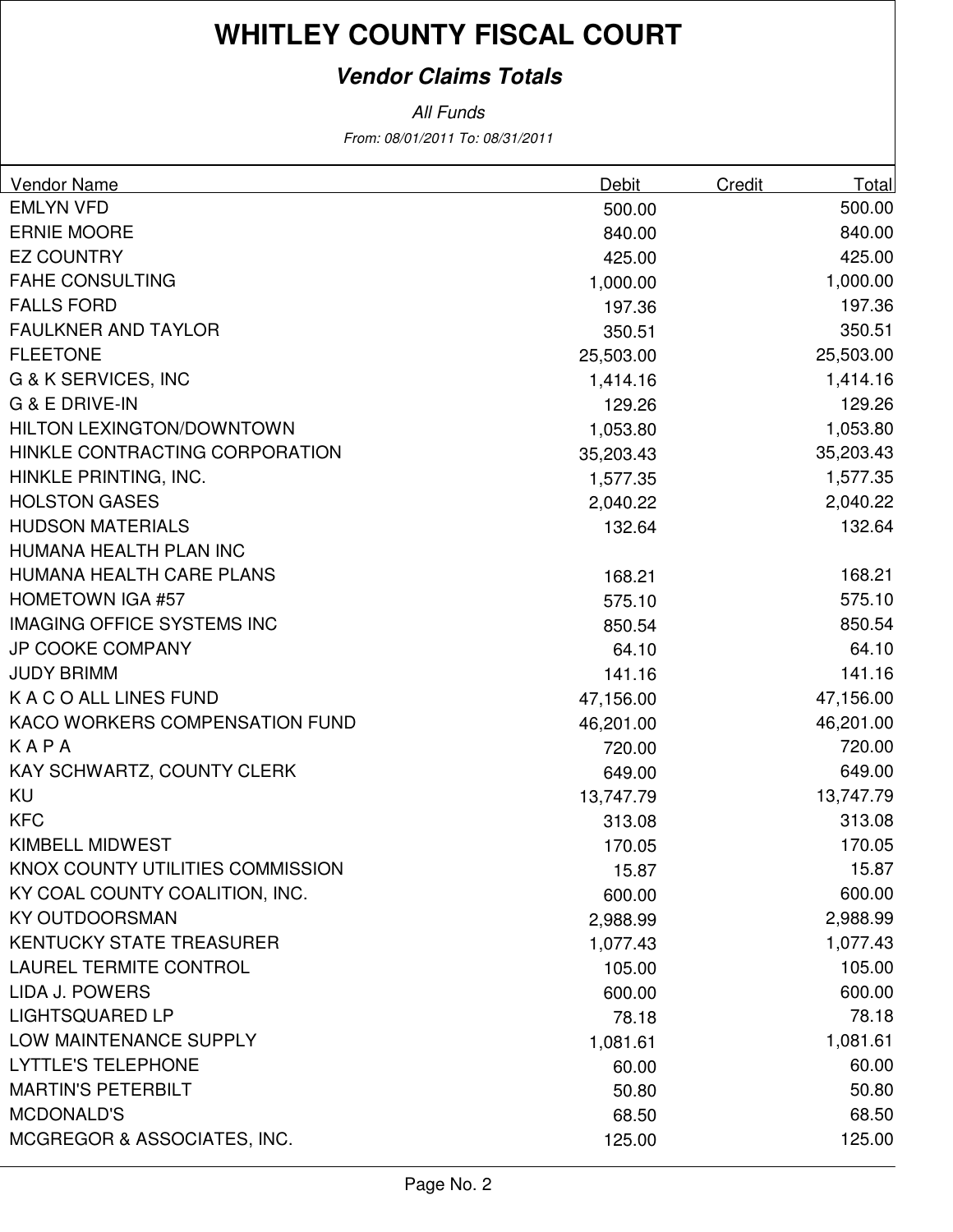### **Vendor Claims Totals**

From: 08/01/2011 To: 08/31/2011 All Funds

| <b>Vendor Name</b>                   | <b>Debit</b> | Credit | Total      |
|--------------------------------------|--------------|--------|------------|
| <b>MIKE COLYER</b>                   | 77.52        |        | 77.52      |
| <b>NEWS JOURNAL</b>                  | 17,524.00    |        | 17,524.00  |
| NEWWAVE COMMUNICATIONS               | 67.88        |        | 67.88      |
| <b>OWENS AUTO PARTS</b>              | 496.64       |        | 496.64     |
| PATTERSON CREEK VFD                  | 400.00       |        | 400.00     |
| PATTON CHESTNUT BINDER, INC.         | 3,965.00     |        | 3,965.00   |
| PHIL BRENNENSTUHL                    | 127.50       |        | 127.50     |
| PIZZA HUT                            | 103.55       |        | 103.55     |
| POFF CARTING SERVICE                 | 4,193.42     |        | 4,193.42   |
| PREFERRED LAB SERVICE                | 650.00       |        | 650.00     |
| <b>QUALITY CARE AUTO SERVICE</b>     | 13,809.67    |        | 13,809.67  |
| <b>QUILL CORPORATION</b>             | 1,260.06     |        | 1,260.06   |
| <b>RADIO SHACK</b>                   | 179.98       |        | 179.98     |
| <b>RALEIGH MEADORS</b>               | 8,840.00     |        | 8,840.00   |
| <b>RICK FORE</b>                     | 10.00        |        | 10.00      |
| <b>ROGER WELLS</b>                   | 324.50       |        | 324.50     |
| <b>ROY SILER</b>                     | 55.21        |        | 55.21      |
| <b>J.A. SEXAUER</b>                  | 2,345.40     |        | 2,345.40   |
| SOUTHEASTERN EMERGENCY EQUIP.        | 424.30       |        | 424.30     |
| SOUTHEASTERN KY MAINTENANCE          | 130.00       |        | 130.00     |
| SOUTH EASTERN JANITORIAL SUPPLY      | 2,994.52     |        | 2,994.52   |
| STERICYCLE, INC.                     | 242.50       |        | 242.50     |
| <b>SUBWAY</b>                        | 86.11        |        | 86.11      |
| <b>TELVENT DTN</b>                   | 2,424.00     |        | 2,424.00   |
| T & L STEEL, INC.                    | 94.19        |        | 94.19      |
| <b>TRACY WEST</b>                    | 240.40       |        | 240.40     |
| 2 GETON NET, INC.                    | 649.91       |        | 649.91     |
| US BANK CT - LOUISVILLE - KY         | 600.93       |        | 600.93     |
| <b>U.S. POSTMASTER</b>               | 440.00       |        | 440.00     |
| <b>VERIZON SOUTH</b>                 |              |        |            |
| <b>VERIZON WIRELESS</b>              | 76.38        |        | 76.38      |
| <b>WANDA SIMONS, CPA</b>             | 2,500.00     |        | 2,500.00   |
| <b>WHITLEY COUNTY FISCAL COURT</b>   | 286,938.38   |        | 286,938.38 |
| W D BRYANT & SONS INC.               | 19,451.37    |        | 19,451.37  |
| <b>WENDY'S</b>                       | 223.69       |        | 223.69     |
| <b>WHAYNE SUPPLY COMPANY</b>         | 36,830.74    |        | 36,830.74  |
| WHITLEY COUNTY HEALTH DEPT. DISTRICT | 40.00        |        | 40.00      |
| WHITLEY COUNTY BOARD OF ED.          | 1,500.00     |        | 1,500.00   |
| WHITLEY COUNTY TOURISM BOARD         | 5,917.00     |        | 5,917.00   |